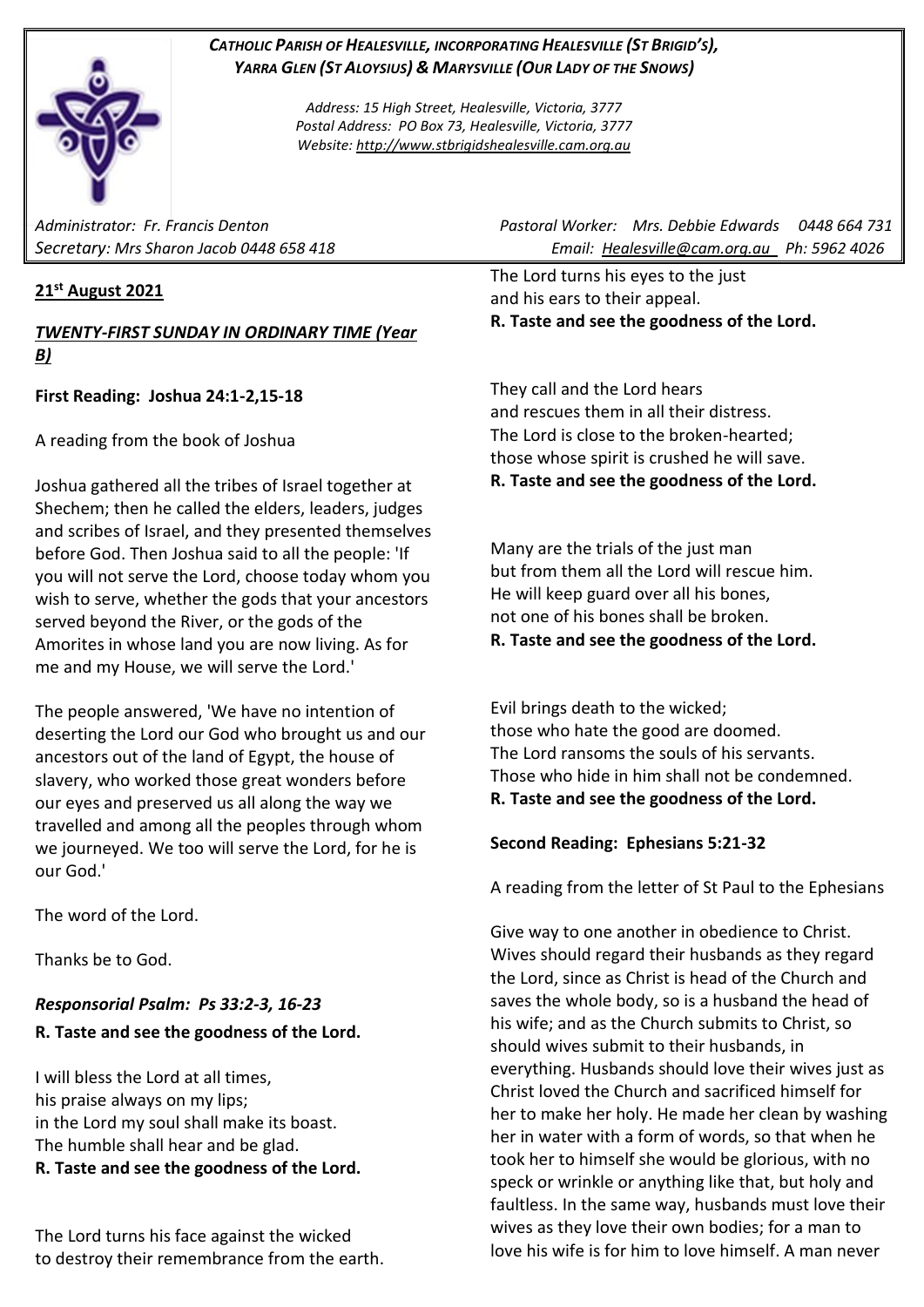hates his own body, but he feeds it and looks after it; and that is the way Christ treats the Church, because it is his body - and we are its living parts. For this reason, a man must leave his father and mother and be joined to his wife, and the two will become one body. This mystery has many implications; but I am saying it applies to Christ and the Church.

The word of the Lord.

Thanks be to God.

**Gospel Acclamation: cf John 6:63, 68** Alleluia, alleluia! Your words, Lord, are spirit and life: you have the words of everlasting life. Alleluia!

# *Gospel: John 6:60-69*

A reading from the holy Gospel according to John

Lord, whom shall we go to? You have the words of everlasting life.

After hearing his doctrine many of the followers of Jesus said, 'This is intolerable language. How could anyone accept it?' Jesus was aware that his followers were complaining about it and said, 'Does this upset you? What if you should see the Son of Man ascend to where he was before?

'It is the spirit that gives life,

the flesh has nothing to offer.

The words I have spoken to you are spirit

and they are life.

'But there are some of you who do not believe.' For Jesus knew from the outset those who did not believe, and who it was that would betray him. He went on, 'This is why I told you that no one could come to me unless the Father allows him.' After this, many of his disciples left him and stopped going with him.

Then Jesus said to the Twelve, 'What about you, do you want to go away too?' Simon Peter answered, 'Lord, who shall we go to? You have the message of eternal life, and we believe; we know that you are the Holy One of God.'

The Gospel of the Lord.

Praise to you, Lord Jesus Christ.

Due to the lockdown, we are **not able to attend Mass** this week. Fr Francis will be recording Mass and it will be available on the you tube channel on Sunday morning.

The link is accessible through St Brigid's Healesville's website,

<http://www.stbrigidshealesville.cam.org.au/> or by searching St Brigid's Healesville on You Tube, or using the link: **<https://bit.ly/StBsHville>**

### **Thanksgiving**

**St Brigid's Healesville, -27/6/21** Thanksgiving: \$467.35 Presbytery: \$148.10 Peters Pence \$187.70

# **St Brigid's Healesville, -4/7/21**

Thanksgiving: \$516.05 Presbytery: \$165.55

**St Brigid's Healesville, -11/7/21** Thanksgiving: \$401.45 Presbytery: \$131.65

**St Brigid's Healesville, -1/8/21** Thanksgiving: \$512.00 Presbytery: \$262.50

**Our Lady of the Snows, Marysville 15th July 2021**  Thanksgiving: \$71.00

#### **Rosters**

**15th August 2021: Reader:** V. Ireland **Cuppa:** M Jeffcott **Church cleaning:** Tony & Cath O'Halloran

#### **22nd August 2021:**

**Reader:** L. Houlihan **Cuppa:** Volunteer **Church cleaning:** Catherine Saniga

**QR CODE APP** - Please download the Services Victoria app from the Apple App Store for iPhones [\(https://bit.ly/SBHCO\)](https://bit.ly/SBHCO), or the Google Play Store for Android phones [\(https://bit.ly/SBSAFE\)](https://bit.ly/SBSAFE). This will make check in a bit more efficient. Our Covid Marshall will be checking the 'ticks' so please remember to QR Code. Help is available for those who find this difficult to do.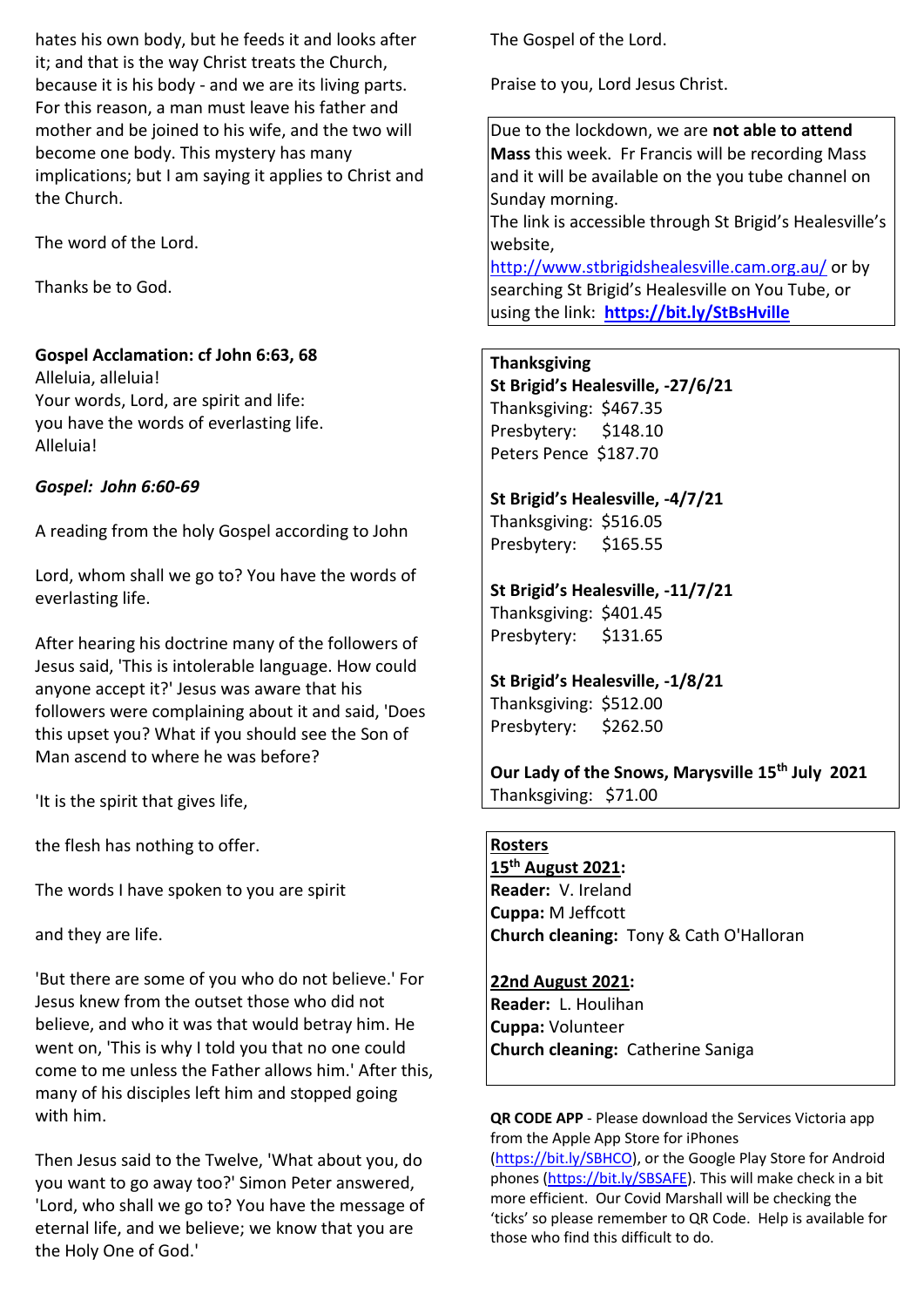**J.R.R Tolkien on scandals, faith, and the Eucharist**



J.R.R. Tolkien's name has been immortalised on account of his fantasy novels, *The Lord of the Rings* Trilogy and *The Hobbit*. The latter is reputed to be the best-selling novel of all time (around 140 million copies sold). Less well known is the fact that Tolkien was a devout Catholic, and one who held firmly to his faith even amidst the storms of the later 20<sup>th</sup> century, when so many fell away from the Church. I chanced upon the following extract from a private letter that Tolkien wrote to his son, Michael, who was himself experiencing a crisis of faith on account of the upheaval of the Second Vatican Council. The advice offered is the wisdom of a sage, one who has lived through trials and tribulations and seen the light eventually prevail over the powers of darkness. This is of course a theme prominent in his own fiction work. Tolkien's words seem fitting for our own troubled times, as we can find ourselves flattened by the seemingly endless scandals and internal divisions within the Church. His musings lead back to the primacy of the Eucharist to sustain us in faith.

(From a letter to Michael Tolkien, dated 1 November 1963)

[…]You speak of 'sagging faith', however. That is quite another matter:

In the last resort faith is an act of will, inspired by love. Our love may be chilled and our will eroded by the spectacle of the shortcomings, folly, and even sins of the Church and its ministers, but I do not think that one who has once had faith goes back over the line for these reasons (least of all anyone with any historical knowledge).

'Scandal' at most is an occasion of temptation – as indecency is to lust, which it does not make but arouses. It is convenient because it tends to turn our eyes away from ourselves and our own faults to find a scape-goat. But the act of will of faith is not a single moment of final decision: it is a permanent indefinitely repeated act, a state which must go on  $-$  so we pray for 'final perseverance'. The temptation to 'unbelief (which really means rejection of Our Lord and His claims) is always there within us. Many of us longs to find an excuse for it outside us. The stronger the inner temptation the more readily and severely shall we be 'scandalized' by others. I think I am as sensitive as you (or any other Christian) to the 'scandals', both of clergy and laity. I have suffered grievously in my life from stupid, tired, dimmed, and even bad priests; but I now know enough about myself to be aware that I should not leave the Church (which for me would mean leaving the allegiance of Our Lord) for any such reasons: I should leave because I did not believe, and should not believe any more, even if I had never met anyone in orders who was not both wise and saintly. I should deny the Blessed Sacrament, that is: call Our Lord a fraud to His face.

If He is a fraud and the Gospels fraudulent – that is, garbled accounts of a demented megalomaniac (which is the only alternative), then of course the spectacle exhibited by the Church (in the sense of clergy) in history and today is simply evidence of a gigantic fraud. If not, however, then this spectacle is alas! only what was to be expected: it began before the first Easter, and it does not affect faith at all – except that we may and should be deeply grieved. But we should grieve on our Lord's behalf and for Him, associating ourselves with the scandalizers not with the saints, not crying out that we cannot 'take' Judas Iscariot, or even the absurd & cowardly Simon Peter, or the silly women like James' mother, trying to push her sons [to honoured places].

It takes a fantastic will to unbelief to suppose that Jesus never really 'happened', and more to suppose that he did not say the things recorded of him  $-$  so incapable of being 'invented' by anyone in the world at that time, such as: '*before Abraham came to be I am*' (John viii). '*He that hath seen me hath seen the Father*' (John ix); or the promulgation of the Blessed Sacrament in John vi: '*He that eateth my flesh and drinketh my blood hath eternal life*'. We must therefore either believe in Him and in what he said and take the consequences; or reject him and take the consequences.

I find it for myself difficult to believe that anyone who has ever been to Communion, even once, with at least right intention, can ever again reject Him without grave blame. (However, He alone knows each unique soul and its circumstances.) The only cure for sagging of fainting faith is Communion. Though always Itself, perfect and complete and inviolate, the Blessed Sacrament does not operate completely and once for all in any of us. Like the act of Faith it must be continuous and grow by exercise. Frequency is of the highest effect…

J.R.R. Tolkien, red. Humphrey Carpenter, Christopher Tolkien, *The Letters of J.R.R. Tolkien* (London, 1981).

Today's Gospel marks the dramatic conclusion of chapter 6, the 'Bread of Life' discourse. The drama builds with the evident ill-ease of the crowd with Jesus' teaching on the Eucharist. Jesus' insistence that unless we eat his flesh and drink his blood we cannot have life within us disturbs these once enthusiastic disciples. The crowd does nothing to hide its repulsion: "This is intolerable language. How could anyone accept it?" Nor does John's Gospel disguise the embarrassing moment when the crowds walk away from Jesus: "After this many of his disciples left him and stopped going with him." The Eucharist becomes the stumbling block on which their faith falters. At this point Jesus turns to the apostles and asks if they too intend to abandon him. Peter speaks for the whole Church in making an act of faith: "Lord to whom shall we go? You have the words of everlasting life." When our faith is tested by scandals, trials and the sheer difficulty of living as a Christian we might feel tempted to want to walk away. Yet this would be to merely walk away from the One who is the answer to all our problems. If we find ourselves flat and dejected, we should run to him, who alone can satisfy us, the Bread of Life, Jesus Christ.

*Yours in Christ, Fr Francis Denton*